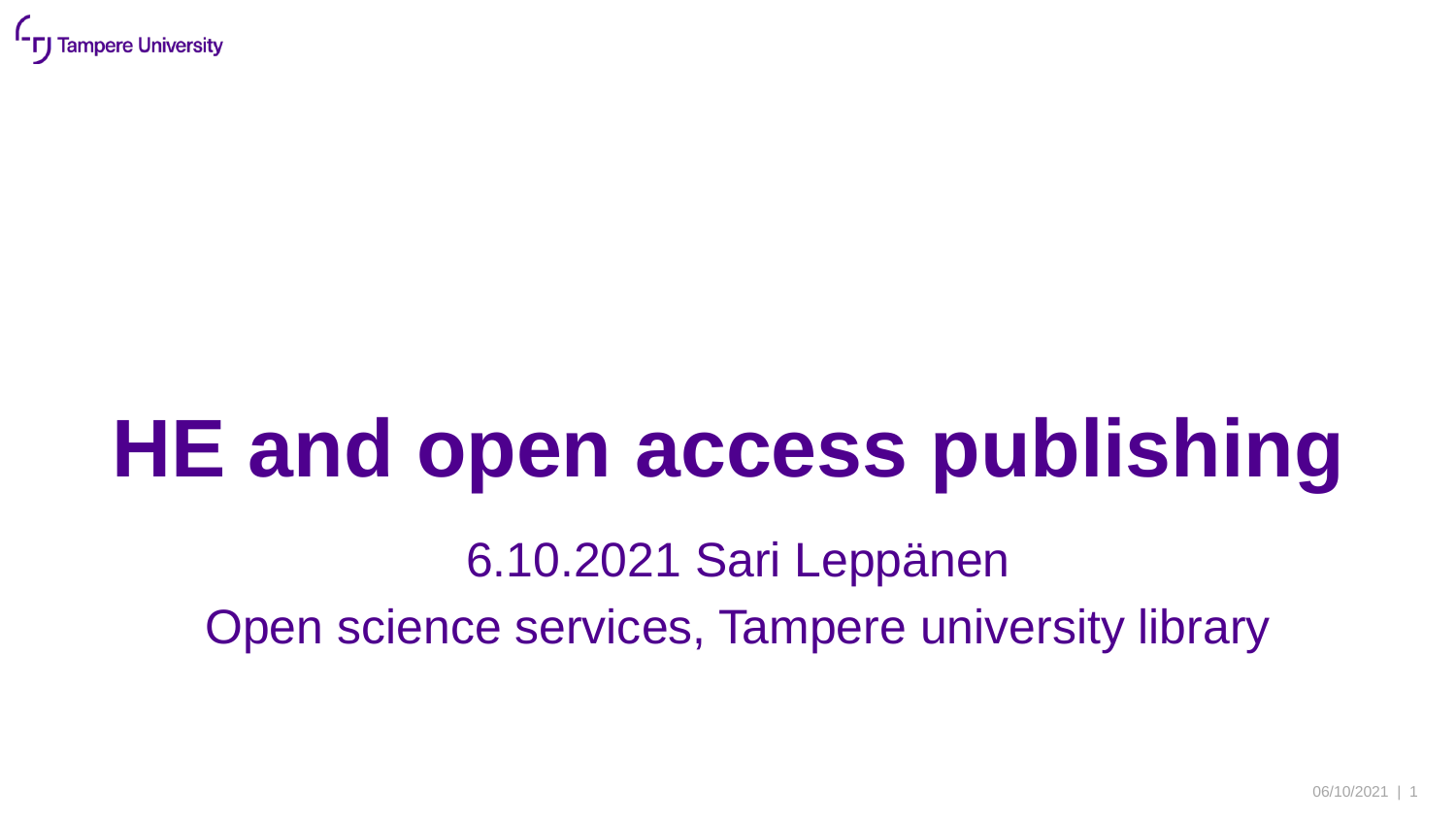### **Open access to scientific publications**

The beneficiaries must ensure open access to peerreviewed scientific publications relating to their results. In particular they must ensure:

- at the latest upon publication, deposition of the Author Accepted Manuscript (AAM) or Version of Record (VoR) in a trusted repository
- immediate open access via the repository under CC-BY or a license with equivalent rights; CC BY-NC and CC-BY-ND are allowed for monographs and other longtext formats
- information via the repository about any research output / tools / instruments needed to validate the conclusions of the scientific publication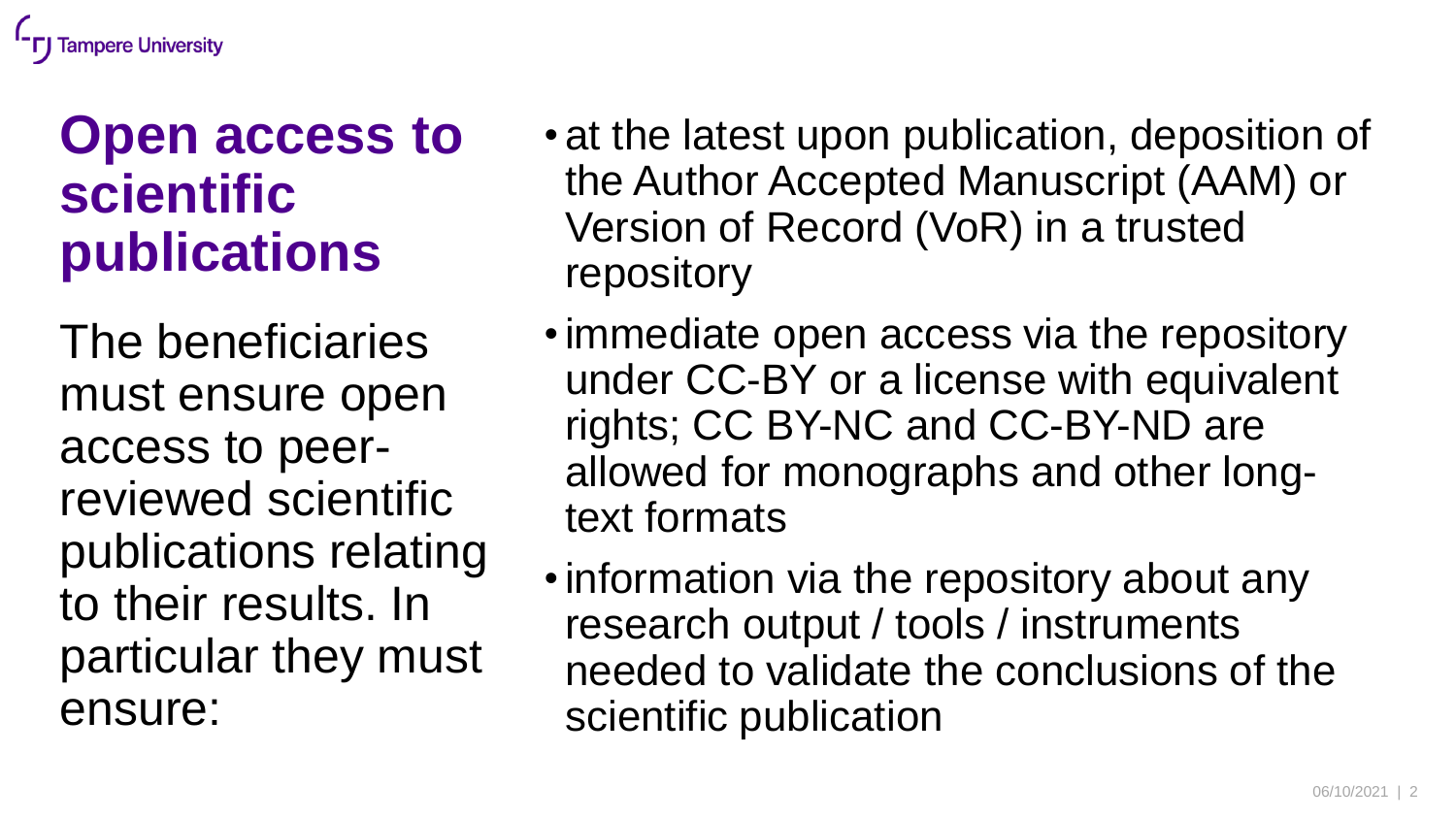

# **What does this mean in practice?**

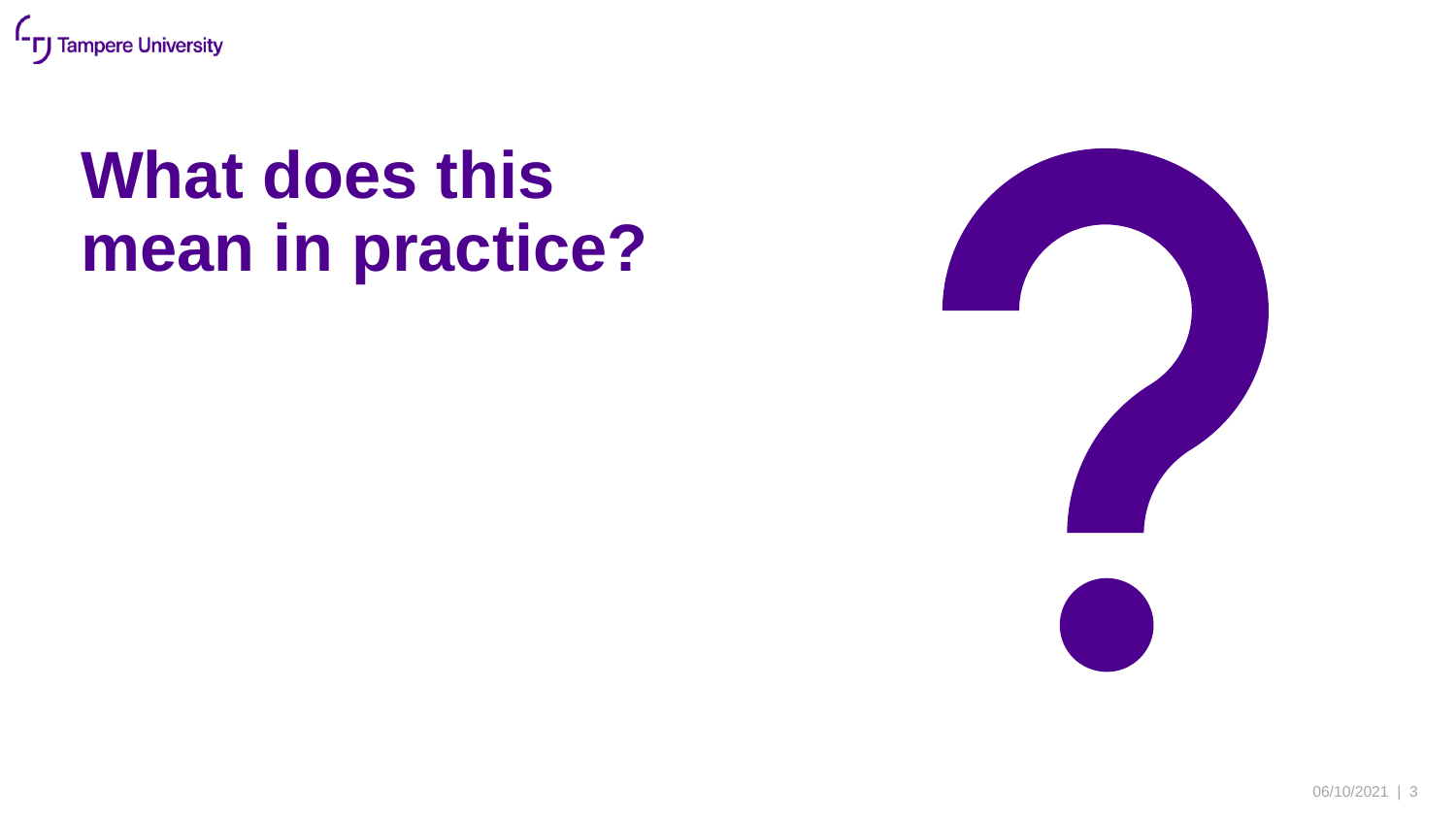# **Peer-reviewed scientific publications**

- •Peer-reviewed scientific publications must be open access
- If peer-reviewed, open access must be provided to
	- Journal articles

**Tampere University** 

- Conference papers
- Book chapters
- Long-text formats (books, monographs, edited volumes)
- Doctoral dissertations
- Recommendation: publications that are not peer-reviewed are also made open access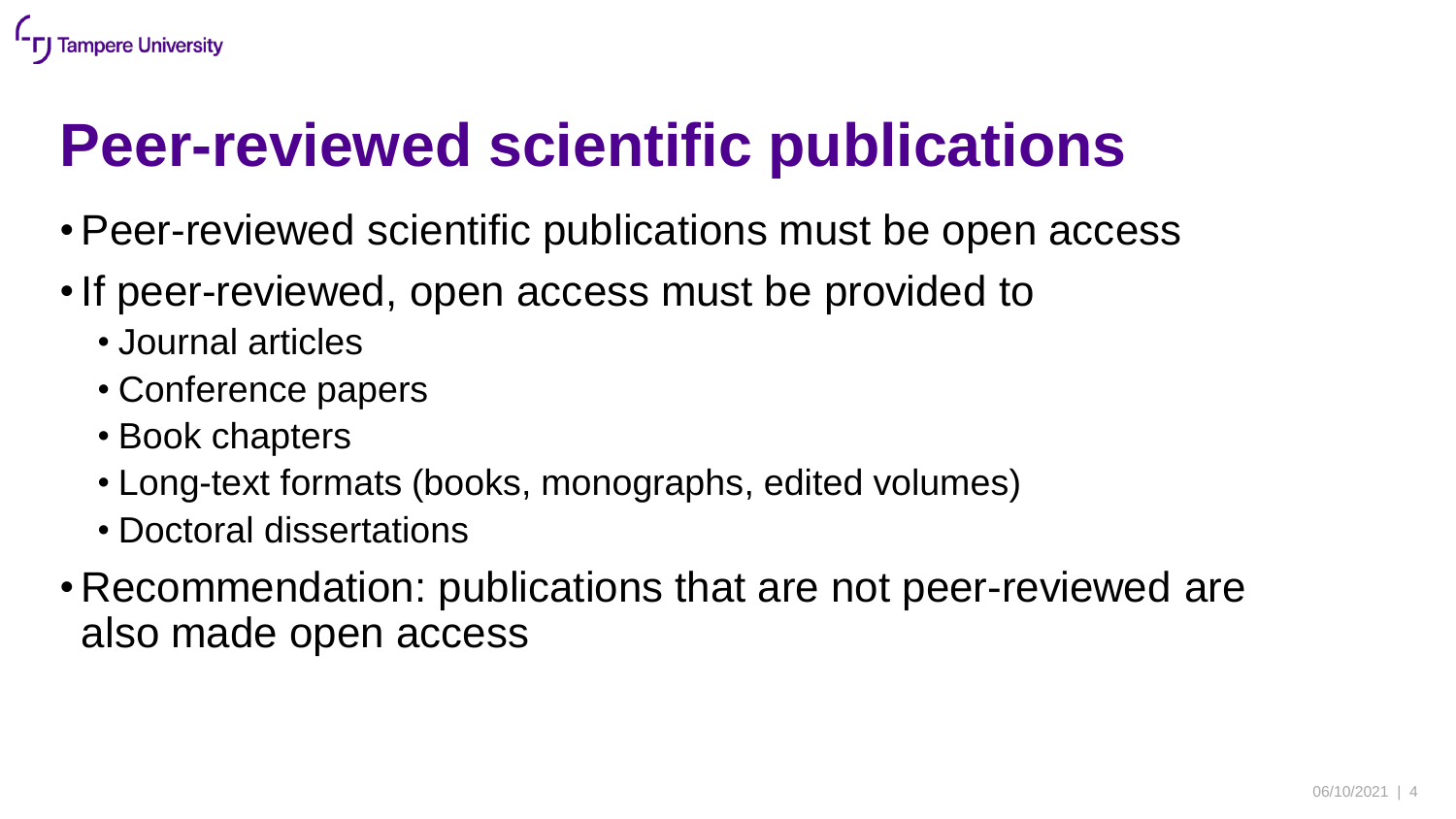# **Suitable publication channels (venues)**

**Tampere University** 

- •You can publish in a venue of your choice whether it is
	- •a closed (e.g. subscription-based venue, no open access content)
	- an open access publishing venue (e.g. full open access journal or platform, all content published open access)
	- •a hybrid publishing venue (part of the scholarly content provided open access, part is accessible through subscriptions or payments)
- •On condition that you can comply all obligations related to open access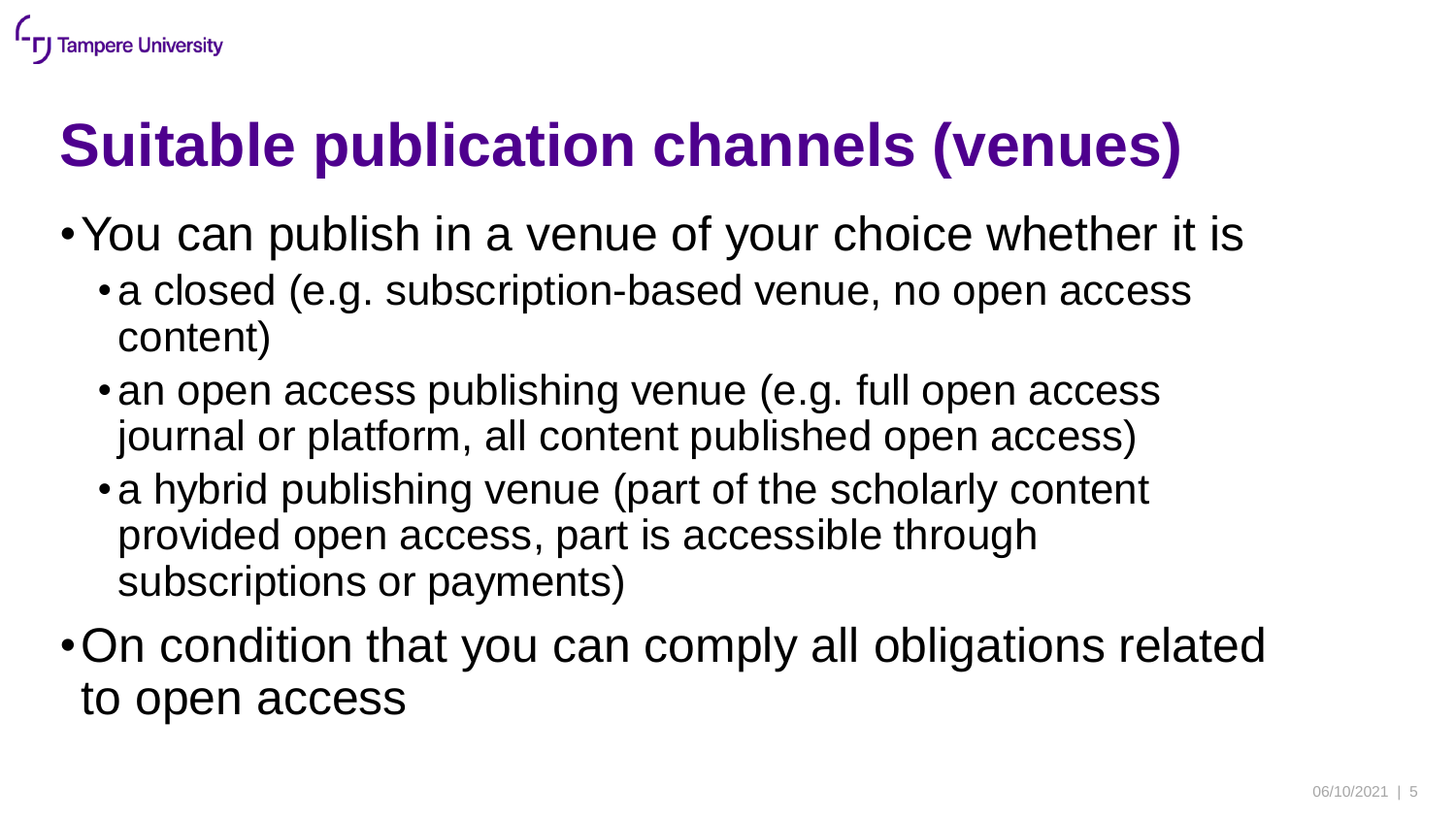#### **Tampere University**

### **Immediate open access under a license**

- You must deposit your publication in a trusted repository before or at publication time and immediately provide open access to it through the repository
	- Immediate open access: no embargoes allowed
	- Either the Author's Accepted Manuscript (AAM) or the Version of Record (VoR, final published version)
	- All publications must be self-archived regardless their venue
- Scientific publications must be licensed under Creative Commons Attribution International Public License (CC BY) or an equivalent license
	- Articles and book chapters: CC BY
	- Monographs, other long-text formats: license may exclude commercial use and derivate works (CC BY-NC, CC BY-ND or CC BY-NC-ND)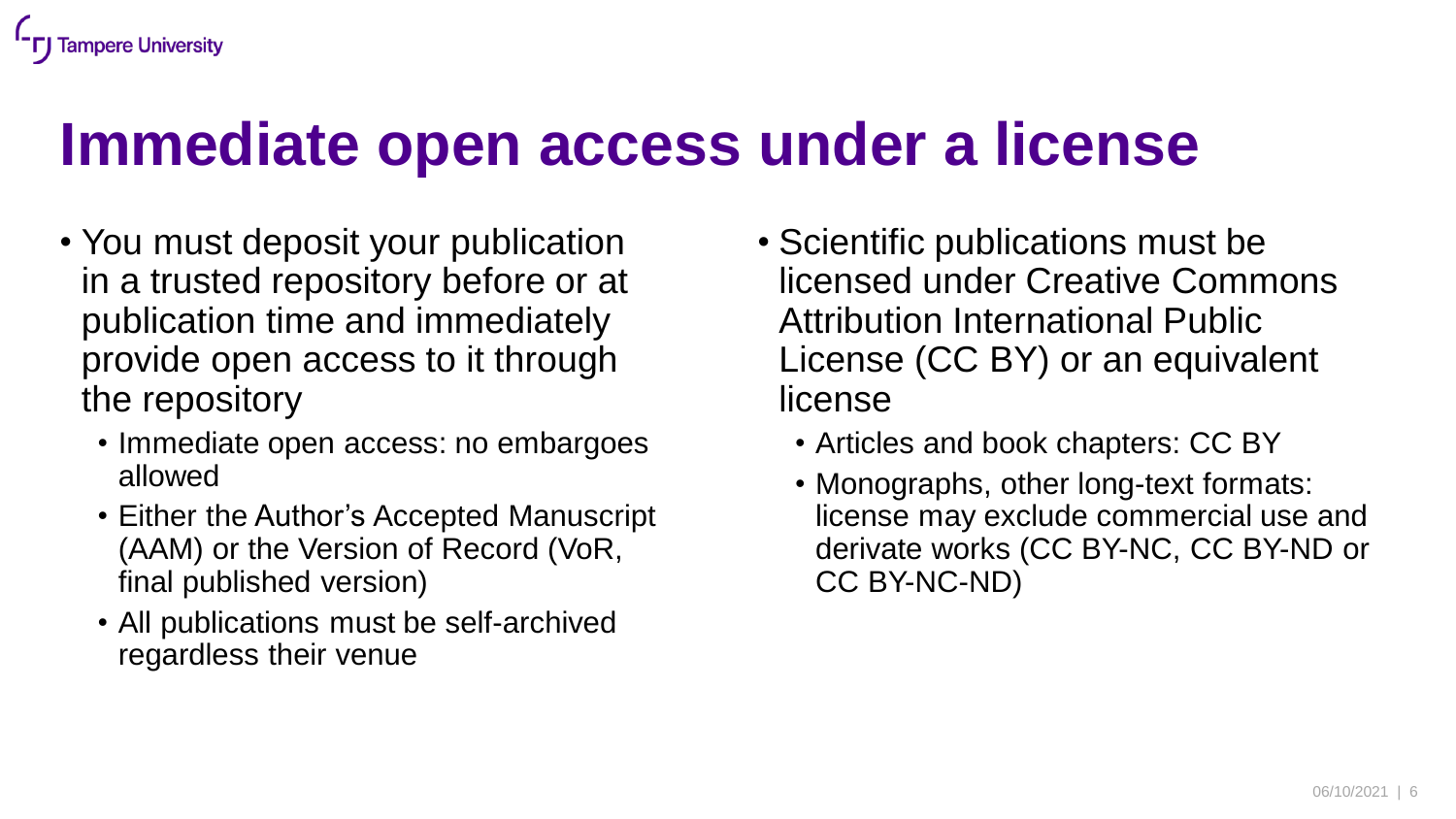### **How to address OA in the proposal?**

#### •HE Programme Guide, p. 41

**Tampere University** 

**Open access:** Offer specific information on how you will meet the open access requirements, that is deposition and immediate open access to publications and open access to data (the latter with some exceptions and within the deadlines set in the DMP) through a trusted repository, and under open licenses. You may elaborate on the (subscription-based or open access) publishing venues that you will use. You may also elaborate on the trusted repository/repositories through which open access to publications and research data will be provided (article 17). Open access to research data and other research outputs should be addressed in the section on research data management of your proposal. Research data should be open as a default, unless there are legitimate reasons for keeping them closed. On open access to data and the legitimate reasons for restricting access, consult the AGA (article 17).

As a general rule, open access to other research outputs such as software, models, algorithms, workflows, protocols, simulations, electronic notebooks and others is not required but strongly recommended. Access to 'physical' results like cell lines, biospecimens, compounds, materials, etc. is also strongly encouraged.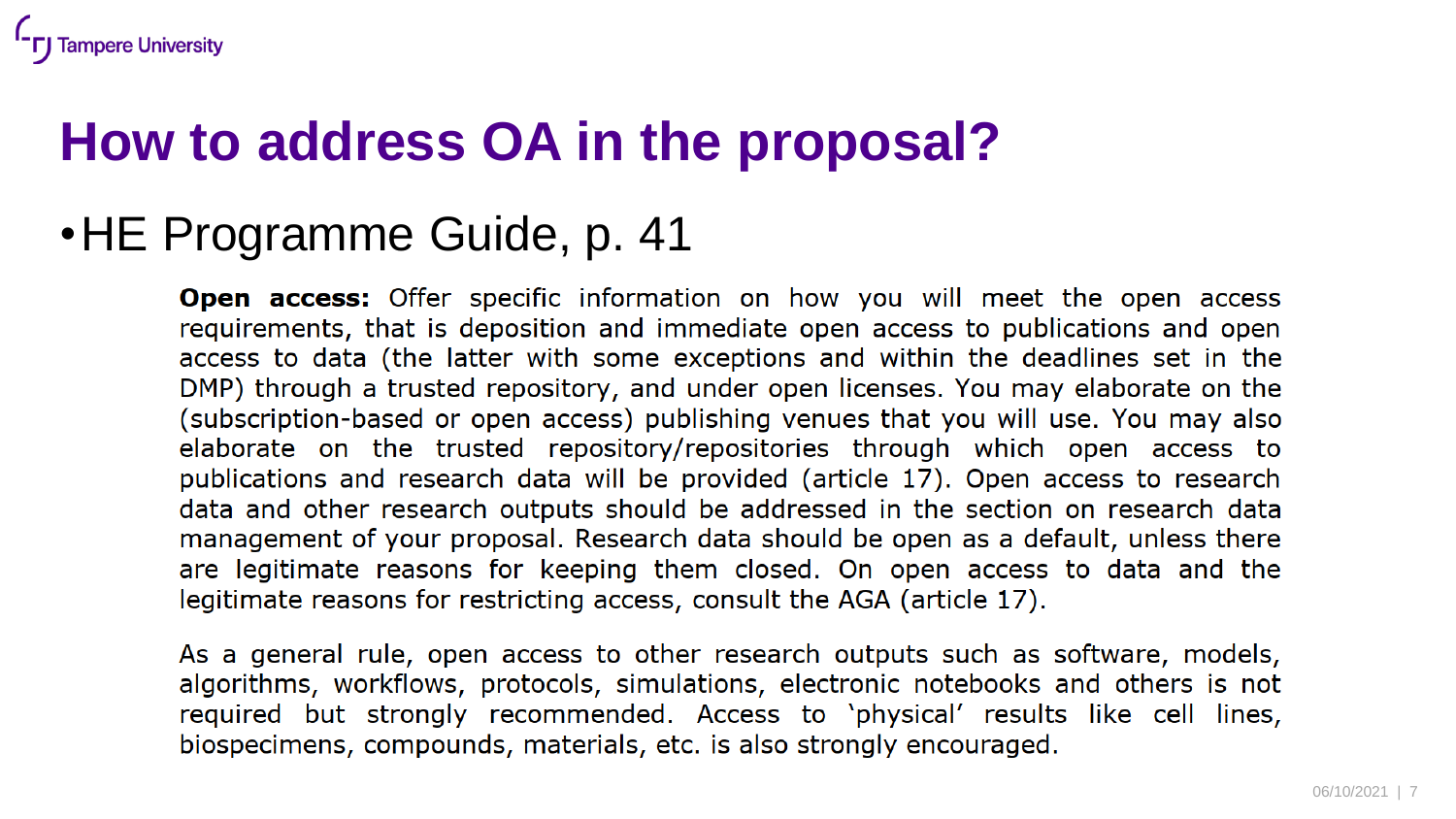

### **Open Research Europe**

- Is an open access publishing platform for research stemming from H2020 and HE (also post-grant): no costs for authors
- Fulfils HE OA obligations, supports reproducibility, transparency and impact
- Open research publishing model: publication within days of submission, followed by open invited peer review
- All articles are published open access under a CC-BY license
- Multidisciplinary, supports many different article types (study protocol, systematic review, research article, method)
- More information
	- Platform:<https://open-research-europe.ec.europa.eu/>
	- How it works:<https://open-research-europe.ec.europa.eu/about>
	- FAQs: <https://open-research-europe.ec.europa.eu/faqs>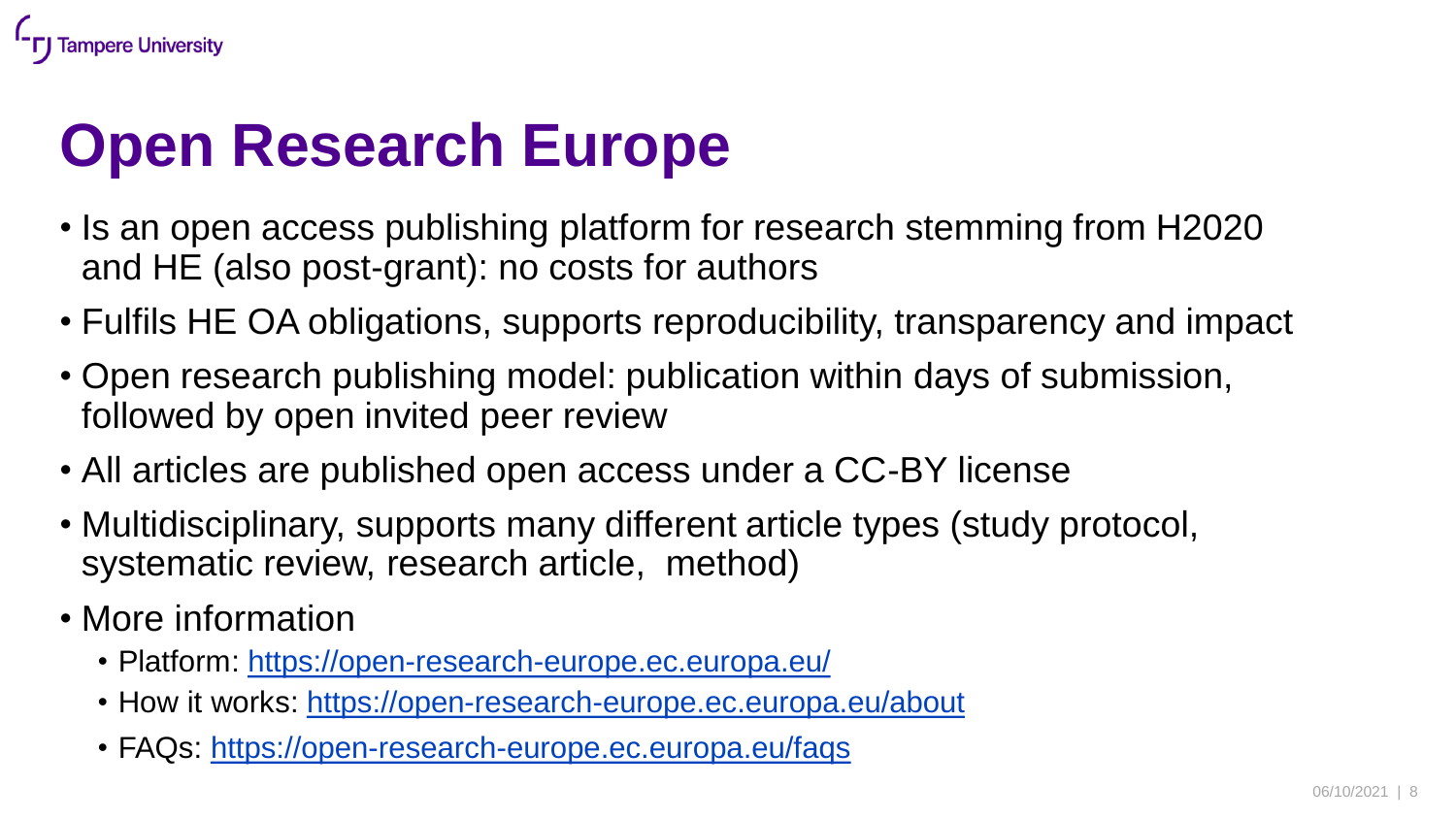# **Journal Checker Tool**

- Helps to identify compliant journals and publication platforms
- •Includes full OA journals, transformative journals (transitioning to full OA) and transformative agreements (e.g FinELib agreements)
- In beta stage (10/2021)
- <https://journalcheckertool.org/>

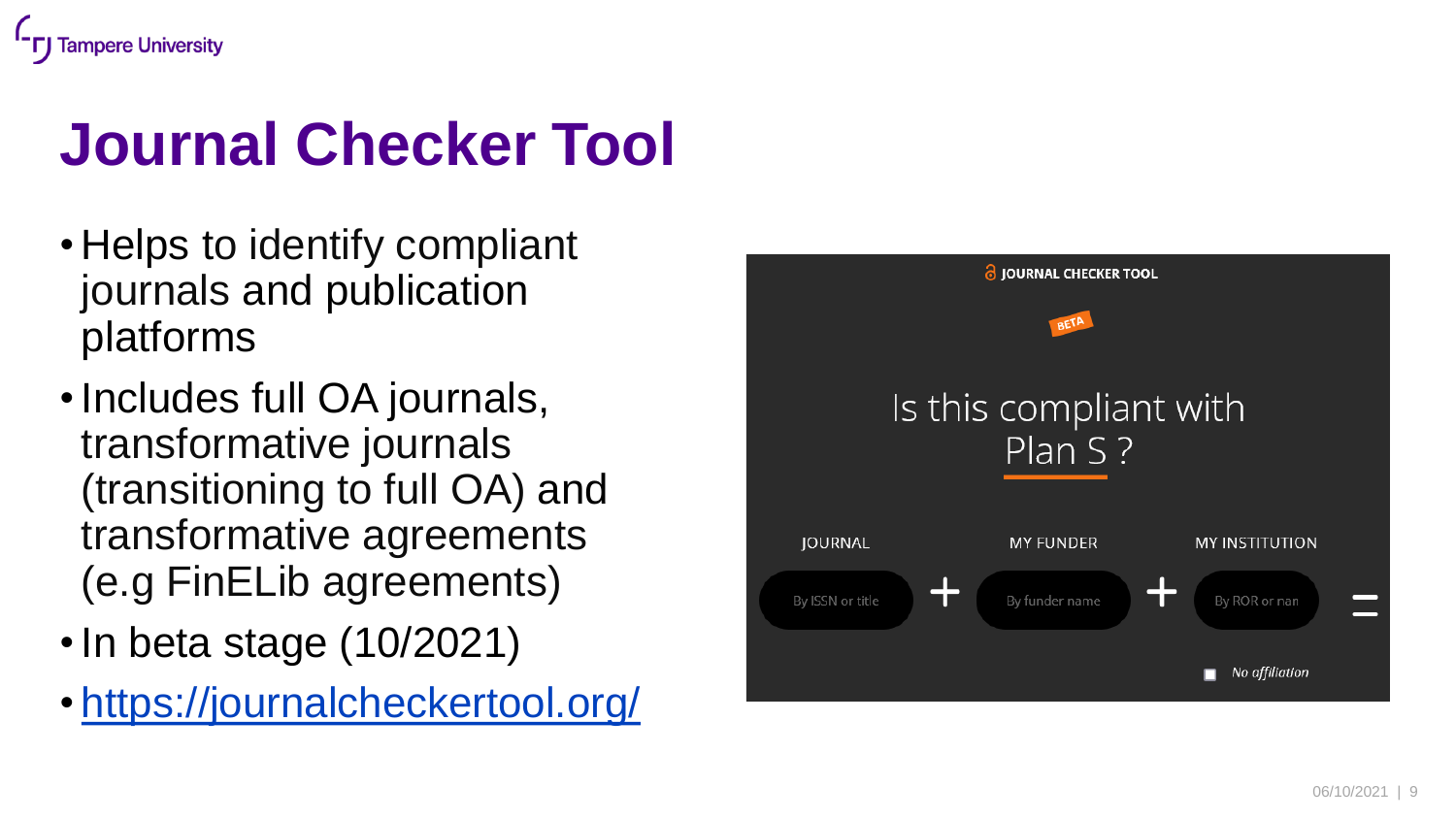

### **Other aspects to consider**

- •Early and open sharing of research
	- •Check the preprint policy of the target journal in advance
	- •Retain sufficient intellectual property rights
	- •Notify publishers of your grant agreement obligations for open access at manuscript submission by adding a statement to your manuscript to ensure self-archiving (see the statement HE Programme guide page 49)

•Open peer review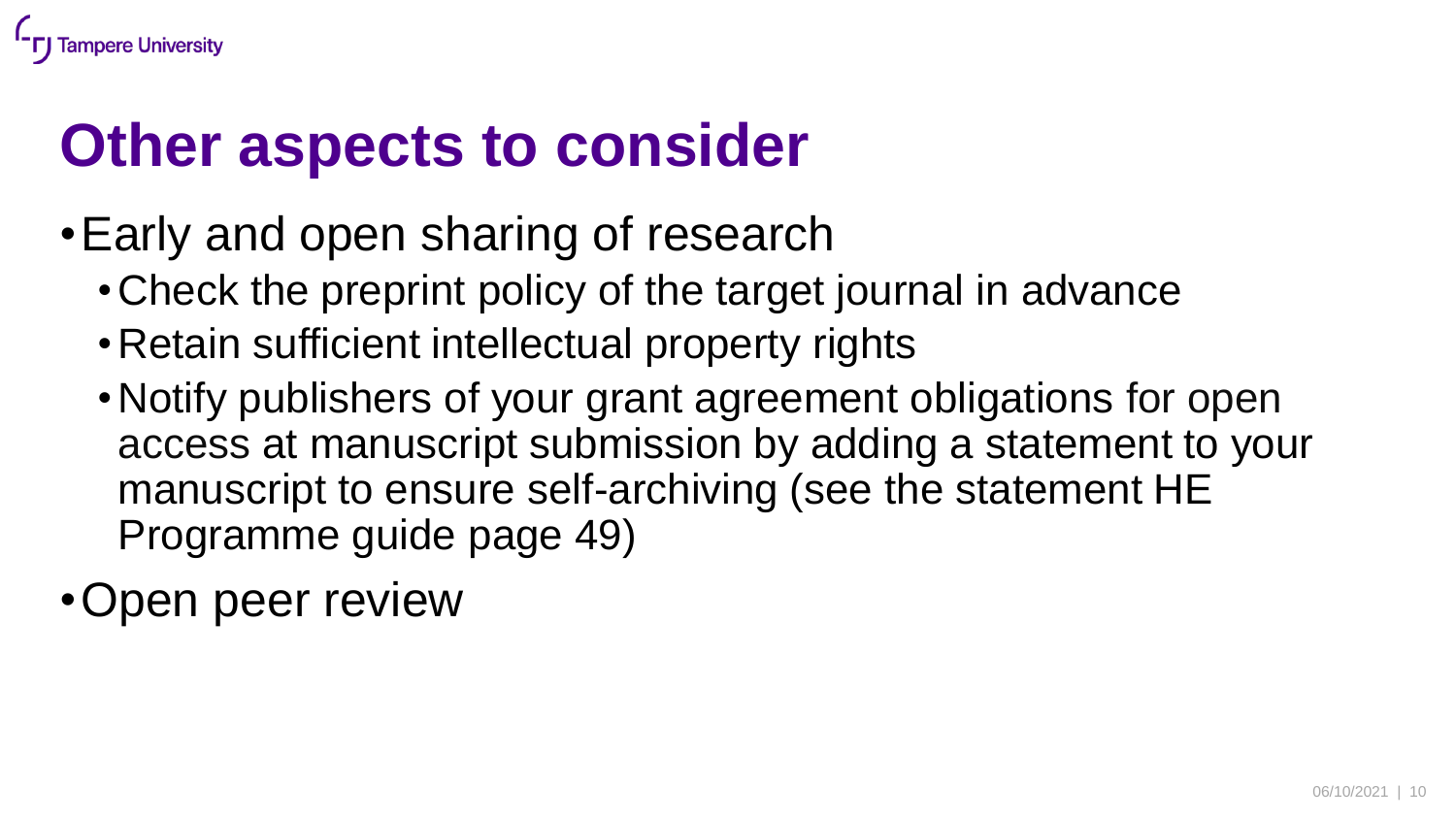

# **APC funding**

- •Only publication fees in full open access venues for peerreviewed scientific publications are eligible for reimbursement
	- •Include in the budget proposal APCs and other publication fees for full open access publication channel
- Note: not eligible costs are
	- APCs in hybrid publication channels
	- •Other publishing fees (including page charges and color charges) for publications in other channels than fully open access venues
	- •Printing fees for books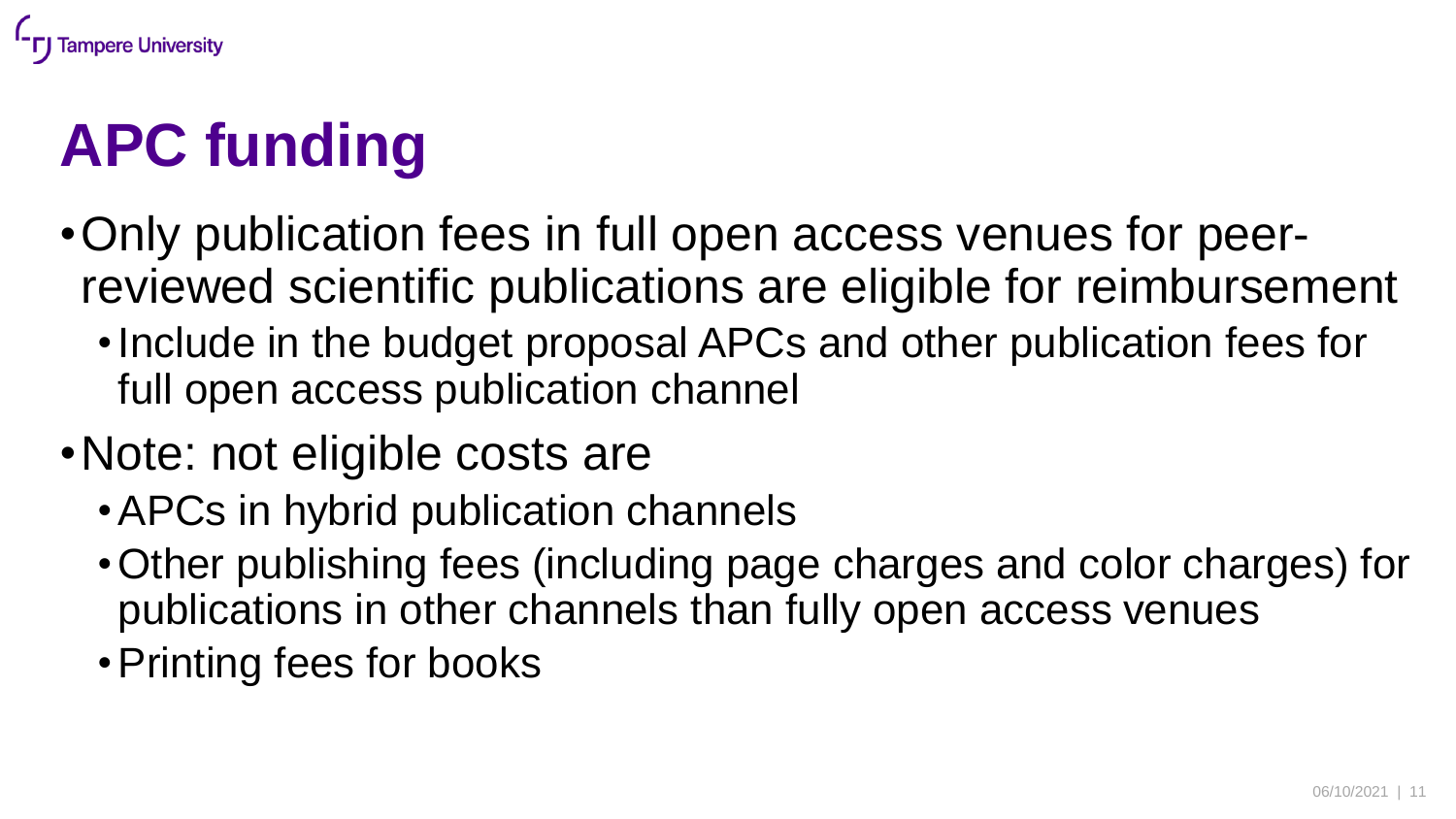

### **Resources**

- [Open access guide](https://libguides.tuni.fi/open-access/introduction) includes discounts, publishers' websites and self-archiving
- [Publication Forum s](https://jfp.csc.fi/en/web/haku/julkaisukanavahaku)earching for publishing channels
- [Sherpa Romeo s](https://v2.sherpa.ac.uk/romeo/)elf-archiving policies
- [Directory of open access journals](https://doaj.org/) for full open access journals
- [Journal Checker Tool f](https://journalcheckertool.org/)inding complient journals
- [HE Programme](https://www.google.fi/url?sa=t&rct=j&q=&esrc=s&source=web&cd=&ved=2ahUKEwiQye_M8qjzAhVySfEDHXOMCpIQFnoECAYQAQ&url=https%3A%2F%2Fec.europa.eu%2Finfo%2Ffunding-tenders%2Fopportunities%2Fdocs%2F2021-2027%2Fhorizon%2Fguidance%2Fprogramme-guide_horizon_en.pdf&usg=AOvVaw3-C9OzY07N4jZCkOLk9oDI) Guide
- Annotated Model [Grant Agreement](https://ec.europa.eu/info/funding-tenders/opportunities/docs/2021-2027/common/guidance/aga_en.pdf)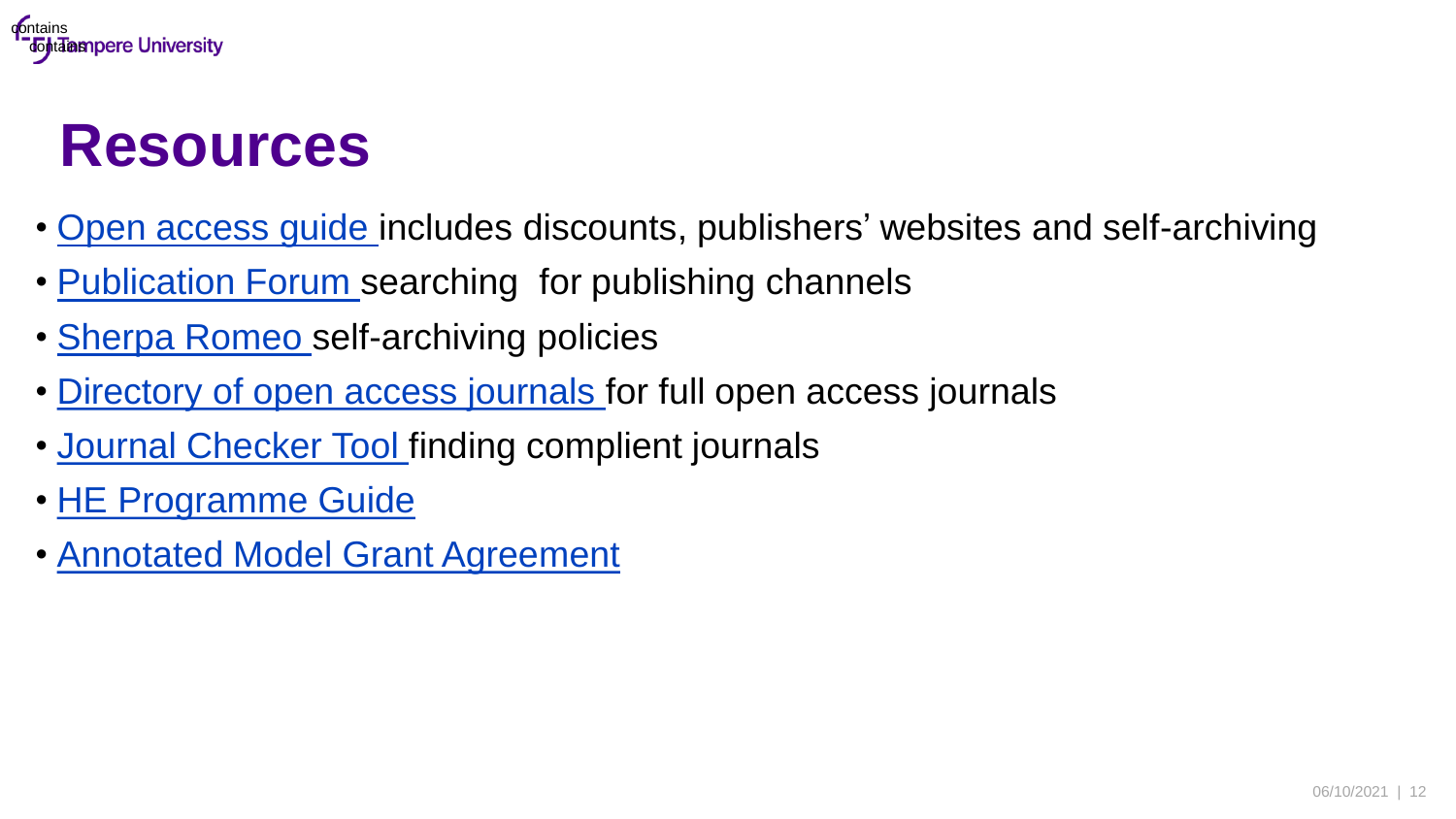

# **Library offers support for OA**

- Support at different stages of Open Access publishing
	- Self-archiving
	- Reliable publication channels
	- Commenting publication plans
	- APC discounts
- [Trainings: https://www.tuni.fi/en/library/open-science-and-research-support](https://www.tuni.fi/en/library/open-science-and-research-support-services/open-science-trainings)services/open-science-trainings
- Open Access guide: <https://libguides.tuni.fi/open-access/introduction>

#### Contact Open Access specialists: [oa@tuni.fi](mailto:oa@tuni.fi)